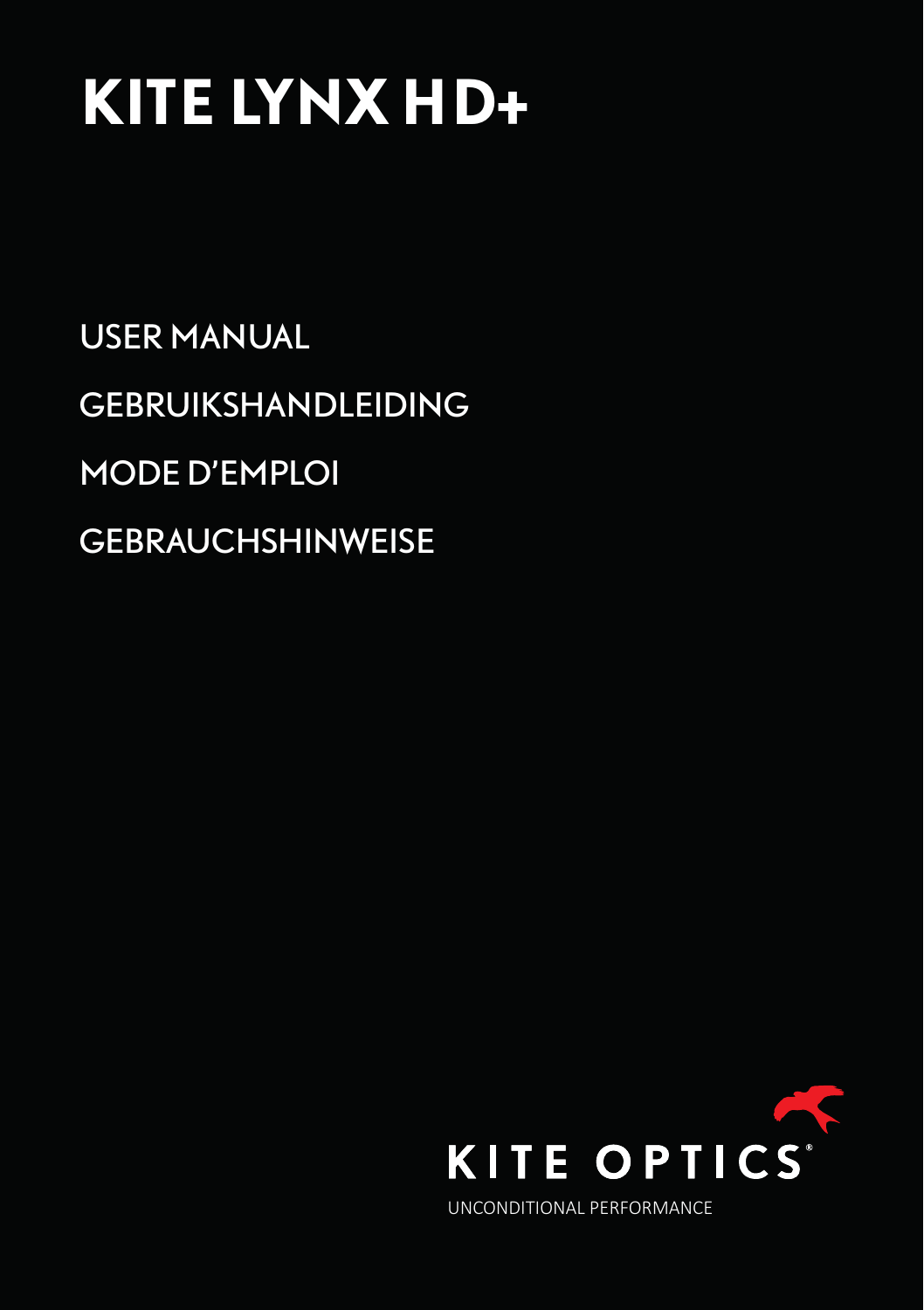# **WARRANTY**

LYNX HD+ – 30 year warranty

# **IN THE BOX**

- Binoculars
- Case
- Carrying strap for binoculars
- Carrying strap for case
- Protective lens caps
- Warranty card

# **THE LYNX HD+**

- 1. eyecups
- 2. diopter adjustment wheel
- 3. eyelets for carrying strap
- 4. focusing wheel
- 5. tripod adaption socket
- 6. objective protection caps
- 7. ocular protection cap







# **ADJUSTING THE EYECUPS FOR USE WITH AND WITHOUT SPECTACLES**

Turn the eyecup counterclockwise (down) for observation without spectacles. Turn the eyecups clockwise (up) for observation with spectacles.



*Attention The LYNX HD+ eyecups can be removed for easy cleaning or replacing.*

Turn the eyecup counterclockwise to remove it.

New eyecups can be obtained with your authorized KITE dealer if you should need a new eyecup.

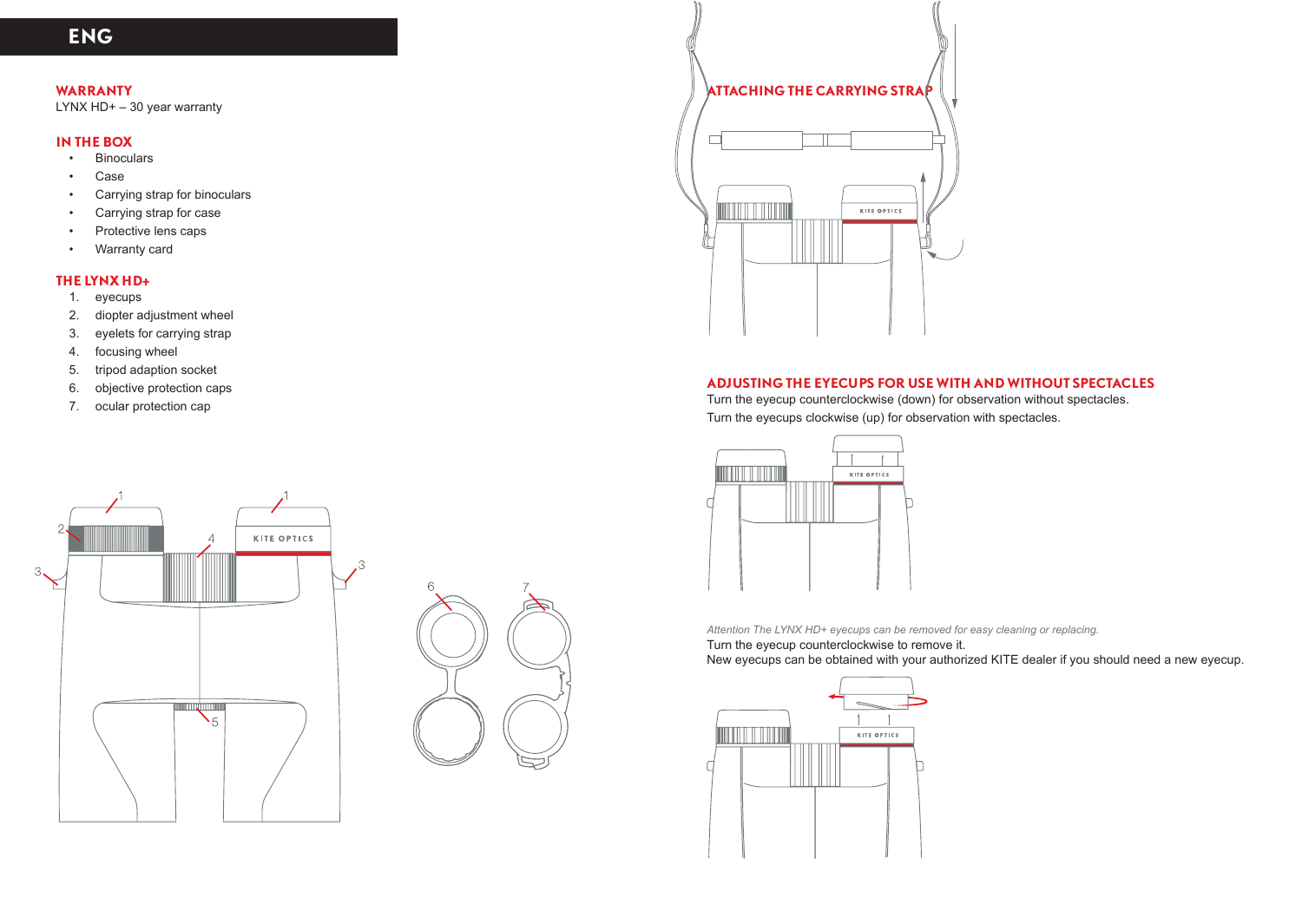# **ADJUSTMENT OF INTERPUPILLARY DISTANCE**

To see a single round image, turn the two halves of the binoculars until no irritating shadows can be seen.



# **ADJUSTMENT OF FOCUSING**

By turning the focusing wheel you can focus any object sharply from closeby to infinity.

#### **DIOPTRIC COMPENSATION**

To achieve optimal image quality, the possibly varying visual acuity between the left and right eye must be corrected.

*Use without eyeglasses and equal acuity of both eyes, or with eyeglasses.*

Place the diopter adjustment wheel in the middle position.

## *Use without eyeglasses and varying acuity.*

- 1. Look through the left ocular with your left eye and turn the focusing wheel to focus sharply on a selected object.
- 2. Now look at the same object through the right ocular with your right eye and again create a sharp image of this object by turning the diopter adjustment wheel only. Now the dioptric correction has been set for your particular visual acuity.



|                              | 8x30                             | 10x30                             | 8x42                   | 10x42                            | 10 <sub>x</sub> 50                |
|------------------------------|----------------------------------|-----------------------------------|------------------------|----------------------------------|-----------------------------------|
| Magnification                | ∞                                | ă                                 | ∞                      | $\widetilde{\mathbin{\cup}}$     | $\overline{C}$                    |
| Objective lens diameter (mm) | వ్ల                              | 30                                | $\frac{2}{4}$          | $\frac{2}{3}$                    | 50                                |
| Exit pupil (mm)              | 3.75                             |                                   | 5.25                   | $\frac{1}{4}$                    | ιŋ                                |
| /in. close focus (m)         | 1.35                             | $\frac{3}{1}$                     |                        | $\frac{8}{1}$                    | 2.6                               |
| Field of view (m/1000m)      | 151                              | 120                               | 151                    | 122                              | 120                               |
| Field of view (degrees)      | 8.65                             | 6.9                               | 8.65                   |                                  | 6.9                               |
| eye relief (mm)              | 46                               | $\frac{1}{2}$                     | $\overline{17}$        | 17.5                             | 17.8                              |
| nterpupillary distance (mm)  | 73-55                            | 73-55                             | 73-55                  | 73-55                            | 73-55                             |
| leight (mm)                  | 117                              | 117                               | $\frac{40}{5}$         | $\overline{40}$                  | 163                               |
| nax width (mm)               | 115                              | 115                               | 128                    | $\frac{28}{2}$                   | 133                               |
| nin width folded (mm)        | 50                               | 50                                | 109                    | 109                              | 117                               |
| Veight (g)                   | 495                              | 499                               | 690                    | 700                              | 815                               |
| wilight factor               | 15.5                             | 17.3                              | 18.3                   | 20.5                             | 22.3                              |
| dioptric compensation (+/-)  | က                                |                                   | ო                      | ო                                | က<br>က                            |
| waterproof                   | yes                              | yes                               | yes                    | yes                              | yes                               |
| gas filled                   | yes                              | yes                               | yes                    | yes                              | yes                               |
| unctional temperature        | $25^{\circ}$ C / 55 $^{\circ}$ C | $-25^{\circ}$ C / 55 $^{\circ}$ C | $-25^{\circ}$ C / 55°C | $25^{\circ}$ C / 55 $^{\circ}$ C | $-25^{\circ}$ C / 55 $^{\circ}$ C |
| light transmisson (%)        | 89-90                            | 89-90                             | 89-90                  | 88-89                            | 89-90                             |
| warranty (years)             | 30                               | 30                                | 30                     | 30                               | 30                                |

**KITE OPTICS** Vlamingveld 89 8490 Jabbeke BELGIUM www.kiteoptics.com +32 50 69 23 19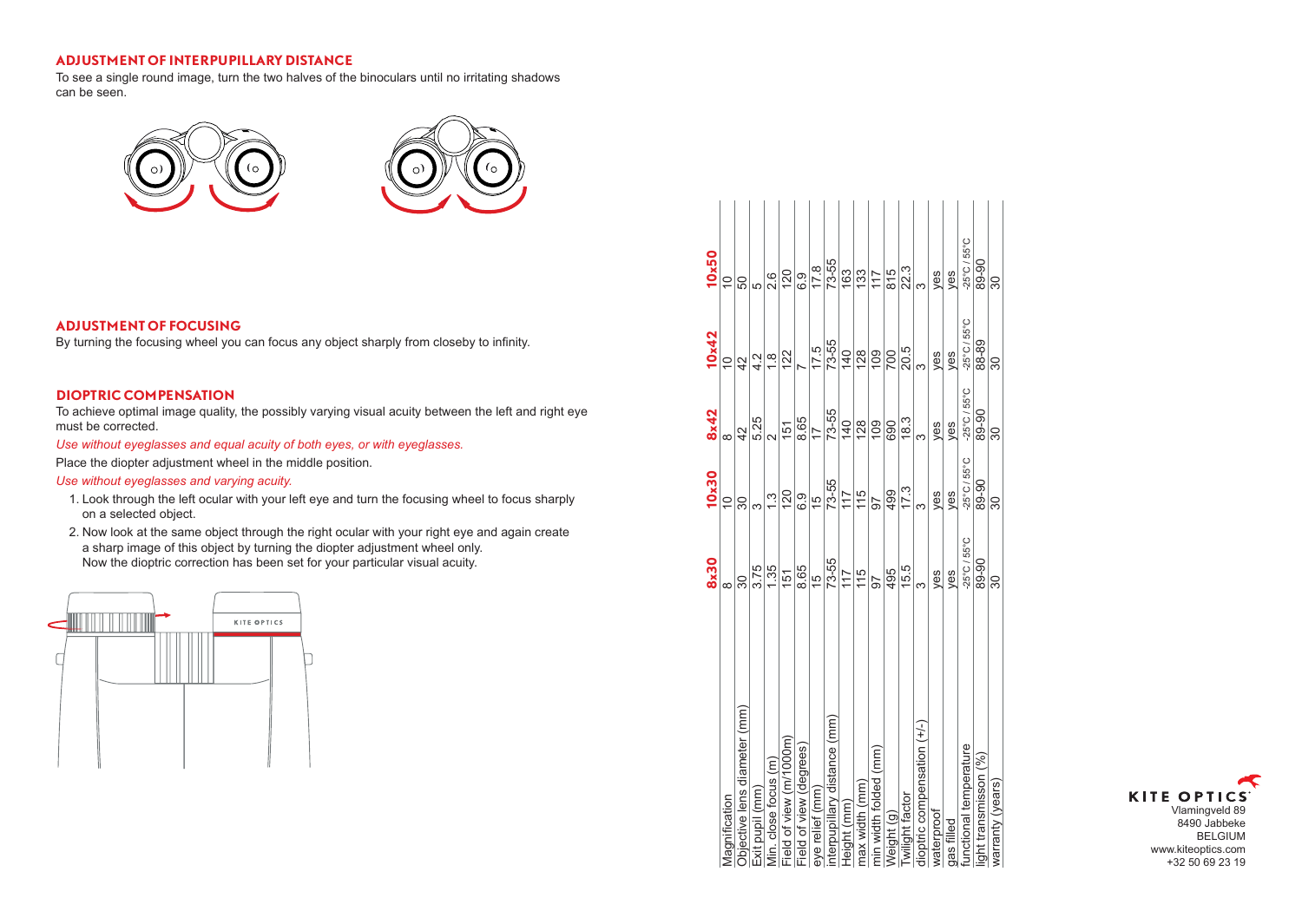# **GARANTIE**

LYNX HD+ – 30 jaar garantie

# **INDE DOOS**

- Verrekijker
- Tas
- Draagriem voor verrekijker
- Draagriem voor tas
- lensbeschermers
- Garantiekaart

# **DE LYNX HD+**

- 1. Oogdoppen
- 2. Dioptriering
- 3. Ogen voor draagriem
- 4. Scherpstelwiel
- 5. Schroefdraad voor statiefaansluiting
- 6. Objectiefkleppen
- 7. Regenklep







# **INSTELLEN VAN DE OOGDOPPEN VOOR GEBRUIK MET OF ZONDER BRIL**

Draai de oogdoppen uit (tegenwijzerzin) voor observatie zonder bril. Draai de oogdoppen in (wijzerzin) voor observatie met bril.



*Opgelet! De oogdoppen van de LYNX HD+ kunnen afgeschroefd worden.*  Dit voor gemakkelijke reiniging of vervanging van de oogdoppen.

Oogdoppen zijn afzonderlijk bij uw officiële KITE verdeler verkrijgbaar.

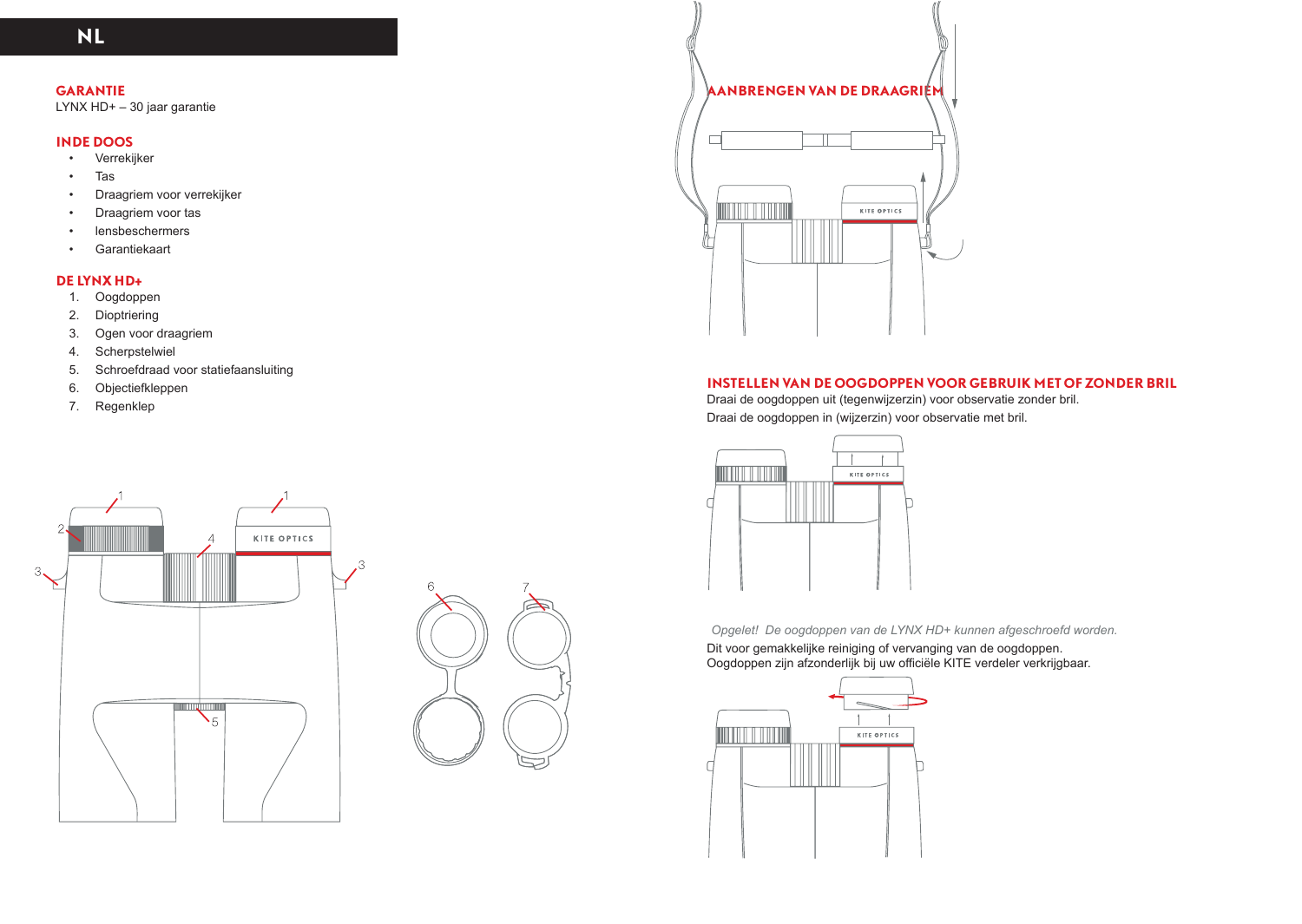# **INSTELLEN VAN DE OOGAFSTAND.**

Om één enkel rond beeld te zien moet u beide helften van de verrekijker zo ver uit elkaar trekken of naar elkaar toe plooien, tot er geen storende schaduwen meer optreden.



## **INSTELLEN VAN DE BEELDSCHERPTE**

Door aan het scherpstelwiel te draaien kunt u een scherp beeld bekomen van elk object op 1-9m tot oneindig.

# **INSTELLEN VAN DE DIOPTRIE-CORRECTIE**

Om een optimale beeldkwaliteit te bereiken moet het eventueel verschillende gezichtsvermogen tussen het linker en het rechter oog worden gecompenseerd.

#### *Gebruik zonder bril en gelijk gezichtsvermogen van beide ogen, of met bril:*

De dioptriering in het midden laten staan.

# *Gebruik zonder bril en verschillend gezichtsvermogen van beide ogen:*

- 1. Kijk met het linker oog door het linker oculair en stel scherp met het scherpstelwiel op een gekozen object.
- 2. Kijk nu met uw rechter oog door het rechter oculair, en stel scherp op hetzelfde object aan de hand van de dioptriering.

Nu hebt u de dioptrie-correctie en de scherpte-instelling uitgevoerd.



|                                | <b>8x30</b>                       | 10x30                             | 8x42                              | 10x42                             | $10\times50$                      |  |
|--------------------------------|-----------------------------------|-----------------------------------|-----------------------------------|-----------------------------------|-----------------------------------|--|
| Vergrotingsfactor              | ထ                                 | ă                                 | $\infty$                          | $\widetilde{C}$                   | $\overline{C}$                    |  |
| Objectieflens diameter (mm)    | వ్ల                               | నె                                | $\frac{2}{3}$                     | $\frac{2}{4}$                     | 50                                |  |
| Uittredepupil (mm)             | 3.75                              |                                   | 5.25                              | $\frac{4}{3}$                     | 5                                 |  |
| Min. Scherpstelafstand (m)     | 1.35                              | $\frac{3}{1}$                     |                                   | $\frac{8}{1}$                     | 2.6                               |  |
| breedte gezichtsveld (m/1000m) | 151                               | 120                               | $\frac{15}{1}$                    | 122                               | 120                               |  |
| breedte gezichtsveld (graden)  | 8.65                              | 6.9                               | 8.65                              |                                   | 6.9                               |  |
| oogatstand (mm)                | 15                                | 15                                | $\overline{1}$                    | 17.5                              | 17.8                              |  |
| interpupillaire afstand (mm)   | 73-55                             | 73-55                             | 73-55                             | 73-55                             | 73-55                             |  |
| hoogte (mm)                    | 117                               | 117                               | $\frac{40}{5}$                    | $\frac{40}{5}$                    | 163                               |  |
| max. breedte opengevouwen (mm) | 115                               | 115                               | 128                               | 128                               | 133                               |  |
| min. Breedte toegevouwen (mm)  | 50                                | 56                                | $\frac{8}{2}$                     | $\frac{80}{1}$                    | 117                               |  |
| gewicht (g)                    | 495                               | 499                               | 690                               | 700                               | 815                               |  |
| schemergetal                   | 15.5                              | 17.3                              | 18.3                              | 20.5                              | 22.3                              |  |
| dioptrie compensatie (+/-)     | က                                 | က                                 | က                                 | က                                 | ო                                 |  |
| waterdicht                     | yes                               | yes                               | yes                               | yes                               | yes                               |  |
| gasgevuld                      | yes                               | yes                               | yes                               | yes                               | yes                               |  |
| functionele temperatuur        | $-25^{\circ}$ C / 55 $^{\circ}$ C | $-25^{\circ}$ C / 55 $^{\circ}$ C | $-25^{\circ}$ C / 55 $^{\circ}$ C | $-25^{\circ}$ C / 55 $^{\circ}$ C | $-25^{\circ}$ C / 55 $^{\circ}$ C |  |
| licht transmissie (%)          | 89-90                             | 89-90                             | 89-90                             | 88-89                             | 89-90                             |  |
| garantie (jaar)                | 30                                | వ్ల                               | 30                                | 30                                | 30                                |  |

**KITE OPTICS** Vlamingveld 89 8490 Jabbeke BELGIUM www.kiteoptics.com +32 50 69 23 19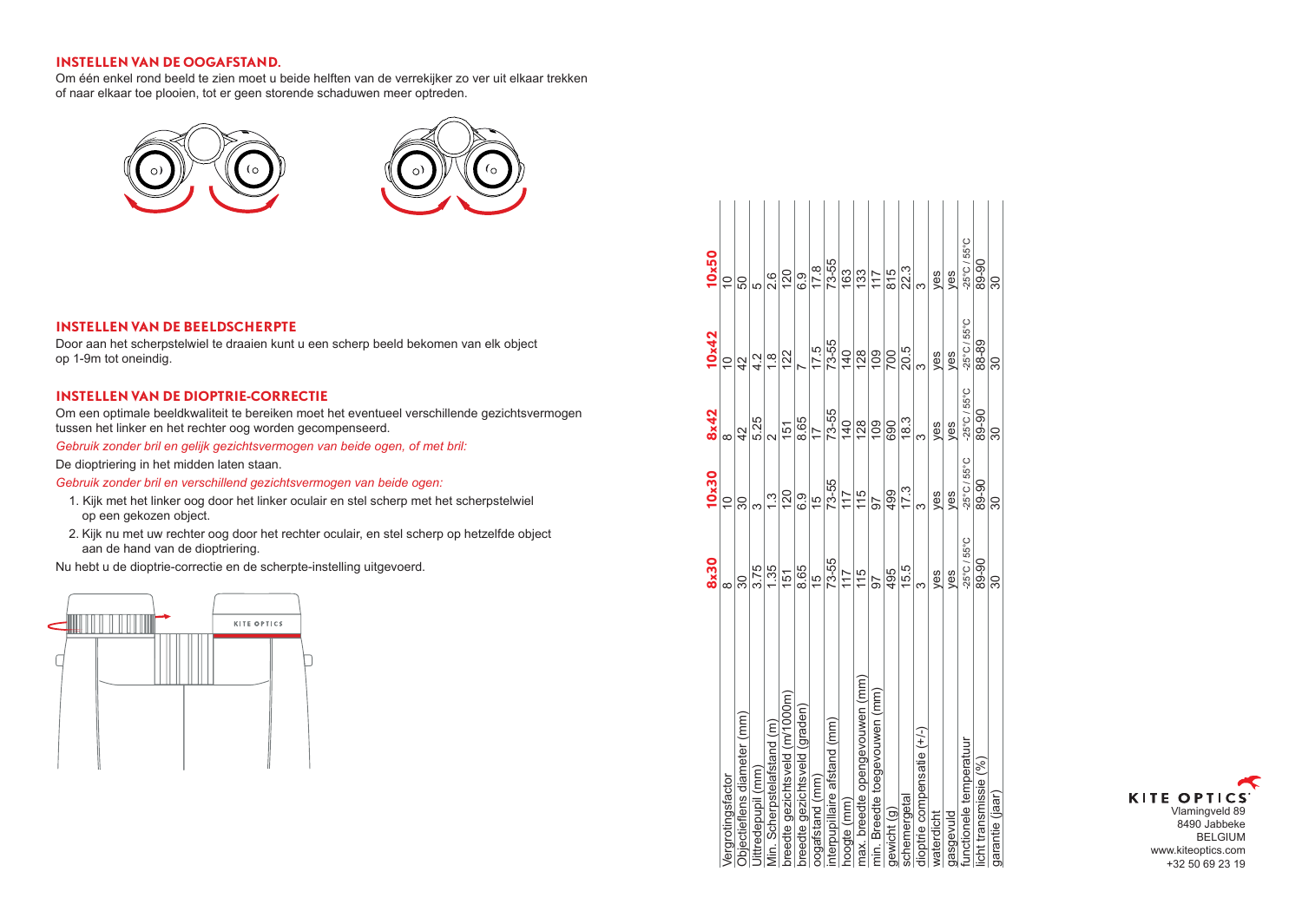# **GARANTIE**

LYNX HD+ – 30 ans de garantie

# **PRODUIT LIVRÉ**

- Jumelles
- étui
- Courroie pour les jumelles
- Courroie pour l'étui
- Caches de protection lentilles
- Carte de garantie

## **LES LYNX HD+**

- Bonnettes oculaires
- Bague de correction dioptrique
- Oeillets pour la courroie
- Bague de mise au point
- Filet de raccord pour trépied
- Caches objectifs
- Cache oculaire







# **RÉGLAGE DES BONNETTES OCULAIRES. UTILISATION AVEC ET SANS LUNE**

Faites tourner et sortez les bonnettes oculaires (dans le sens inverese des aiguilles d'une montre) pour l'observation sans lunettes.

Faites tourner et rentrez les bonnettes oculaires (dans le sens des aiguilles d'une montre) pour l'observation avec lunettes.



### *Attention Vous pouvez démonter les bonettes oculaires des LYNX HD+ pour les nettoyer ou remplacer.*

Tournez les bonnettes (dans le sens inverese des aiguilles d'une montre) pour les démonter. Si vous en avez besoin, des nouvelles bonnettes oculaires sont disponibles chez votre revendeur KITE

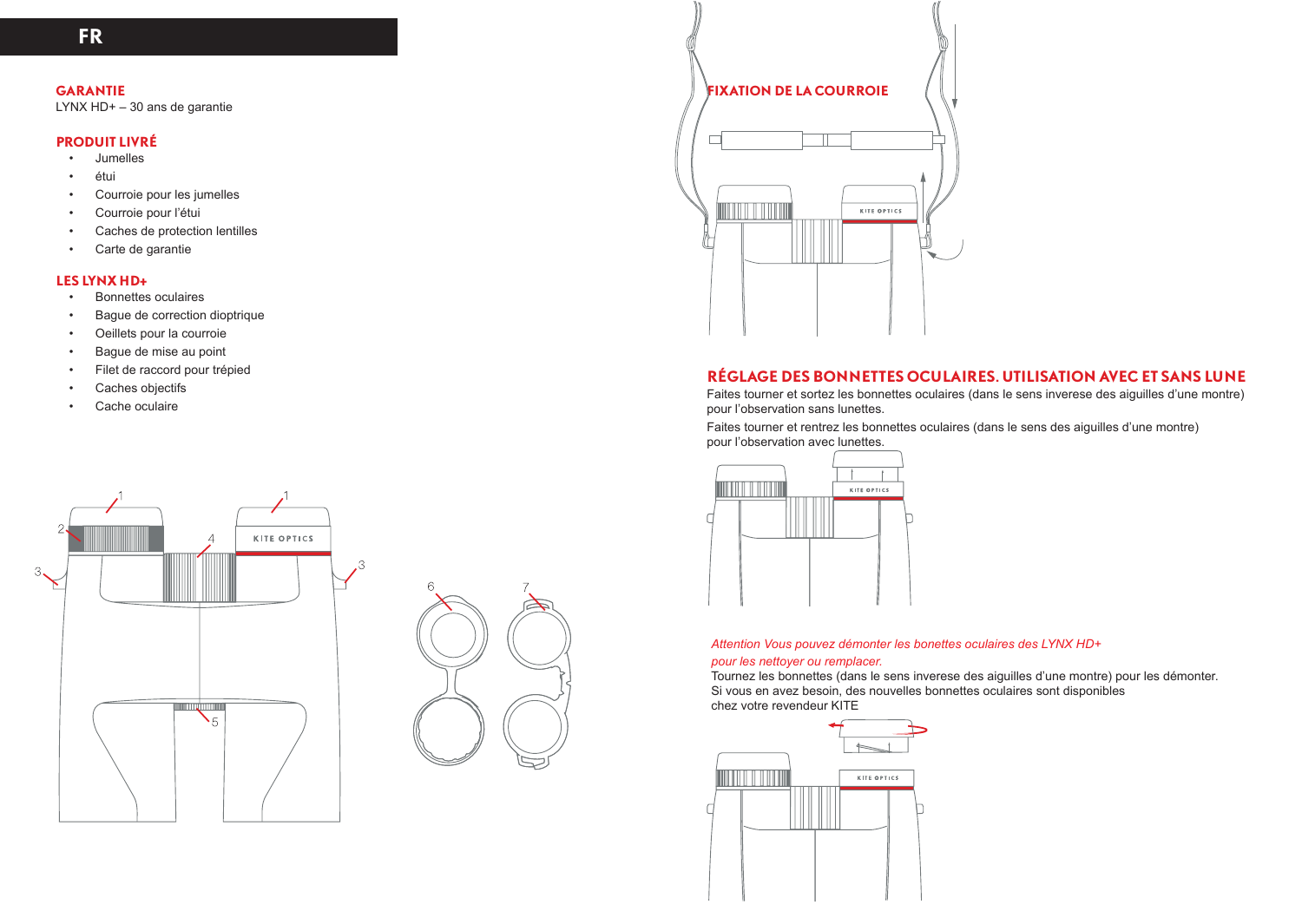# **RÉGLAGE DE LA DISTANCE INTERPUPILLAIRE**

Pour pouvoir obtenir une seule image circulaire, il faut que vous écartiez les deux lunettes de vos jumelles jusqu'à ce que les ombres gênantes aient entièrement disparu.



# **RÉGLAGE DE LA NETTETÉ DE L'IMAGE**

En tournant la bague de mise au point, vous avez la possibilité d'observer n'importe quel objet avec la plus grand netteté de 1-9m à l'infini.

# **CORRECTION DIOPTRIQUE**

Pour pouvoir obtenir une qualité irréprochable de l'image, il importe de compenser les différences d'acuité visuelle entre l'oeil gauche et l'oeil droit.

*Utilisation avec ou sans lunettes et avec une acuité visuelle identique pour les deux yeux:*

La bague de correction dioptrique se place au centre.

*Utilisation sans lunettes et avex une acuité visuelle variant d'un oeil à l'autre:*

- 1. Regardez avec l'oeil gauche à travers l'oculaire gauche et réglez la netteté d'un objet déter miné à l'aide de la bague de mise au point.
- 2. Maintenant regardez avex l'oeil droit à travers l'oculaire droit en fixant le même objet et faites la mise au point en tournant la bague de correction dioptrique. Maintenant la correction dioptrique et la mise au point sont accomplies pour vos yeux.



| Diamètre de l'objectif (mm)<br>Grossissement |                | 10x30                             | 8x42                              | 10x42                            | 10x50                            |  |
|----------------------------------------------|----------------|-----------------------------------|-----------------------------------|----------------------------------|----------------------------------|--|
|                                              |                | ă                                 | ထ                                 | Ö,                               |                                  |  |
|                                              | 30             |                                   | $\frac{2}{3}$                     | 42                               | 50                               |  |
| Pupille de sortie (mm)                       | 3.75           |                                   | 5.25                              | $\frac{1}{4}$                    | ю                                |  |
| distance mise au point min. (m)              | 1.35           | $\ddot{.}$                        | $\overline{\mathsf{N}}$           | $\frac{8}{1}$                    | 2.6                              |  |
| Champ de vision (m/1000m)                    | 151            | 120                               | 151                               | 122                              | 120                              |  |
| Champ de vision (degrés)                     | 8.65           | 6.9                               | 8.65                              |                                  | 6.9                              |  |
| relief oculaire (mm)                         | $\frac{15}{2}$ | 15                                | $\overline{1}$                    | 17.5                             | 17.8                             |  |
| distance interpupillaire (mm)                | 73-55          | 73-55                             | 73-55                             | 73-55                            | 73-55                            |  |
| Hauteur (mm)                                 | 117            | 117                               | $\overline{40}$                   | 140                              | 163                              |  |
| argeur max. non-pliée (mm)                   | 115            | 115                               | 128                               | 128                              | 133                              |  |
| argeur min. pliée (mm)                       | 50             | 50                                | $\overline{0}$                    | 109                              | 117                              |  |
| Poids <sub>(g)</sub>                         | 495            | 499                               | 690                               | 700                              | 815                              |  |
| Facteur crépusculaire                        | 15.5           | 17.3                              | 18.3                              | 20.5                             | 22.3                             |  |
| compensation dioptrique (+/-)                | က              | ო                                 | က                                 | က                                | S                                |  |
| étanche                                      | yes            | yes                               | yes                               | yes                              | yes                              |  |
| rempli à l'azote                             | yes            | yes                               | yes                               | yes                              | yes                              |  |
| température fonctionnelle                    | 25°C/55°C      | $-25^{\circ}$ C / 55 $^{\circ}$ C | $-25^{\circ}$ C / 55 $^{\circ}$ C | $25^{\circ}$ C / 55 $^{\circ}$ C | $25^{\circ}$ C / 55 $^{\circ}$ C |  |
| transmisson de lumière (%)                   | 89-90          | 89-90                             | 89-90                             | 88-89                            | 89-90                            |  |
| garantie                                     | 30             | 30                                | వ్ల                               | 30                               | 30                               |  |

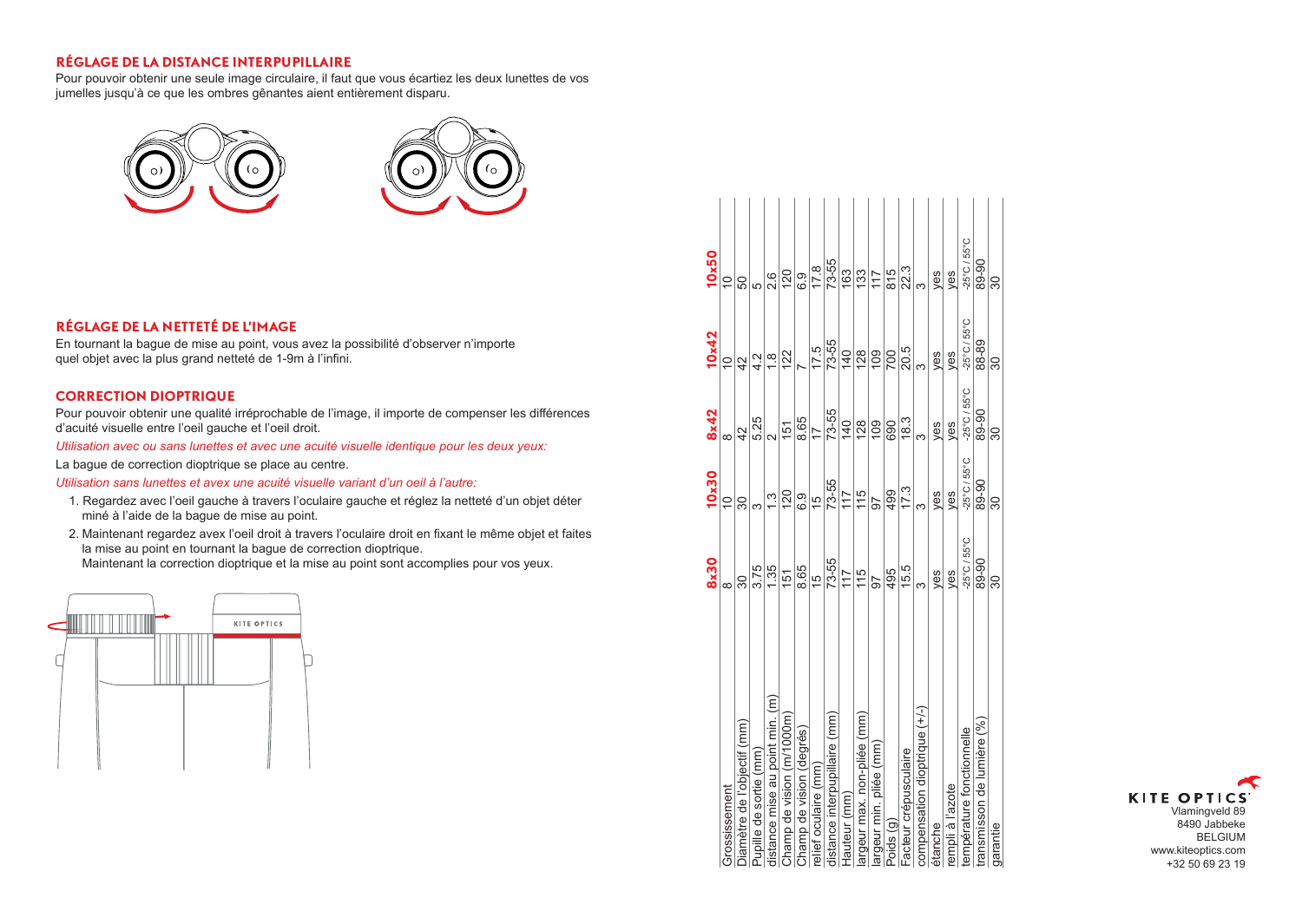# **GARANTIE**

LYNX HD+ – Garantie von 30Jahren

# **LIEFERUMFANG**

- Fernglas
- Tasche
- Trageriemen für Fernglas
- Trageriemen für Tasche
- Okularschutzdeckel
- Garantiekarte

# **LYNX HD+**

- 1. Okular-Augenmuscheln
- 2. Dioptrierad
- 3. Ösen für Trageriemen
- 4. Fokussierrad
- 5. Stativanschlussgewindes
- 6. Objectivschutzdeckel
- 7. Regenschutzdecke







## **EINSTELLEN DER AUGENMUSCHELN. VERWENDUNG MIT UND OHNE BRILLE**

Drehen Sie beide Augenmuscheln im Gegenuhrzeigersinn, für die Beobachtung ohne Brille. Drehen Sie beide Augenmuscheln im Uhrzeigersinn, für die Beobachtung mit Brille.



# *Achtung! Die Augenmuschel das LYNX HD+ ist komplette abschraubbar für die einfache Reinigung oder Austausch.*

Drehen Sie die Augenmuschel gegen den Uhrzeigersinn, um sie zu entfernen.Neue Augenmuscheln erhalten Sie bei Ihrem KITE-Vertragshändler, falls Sie eine neue Augenmuschel benötigen.